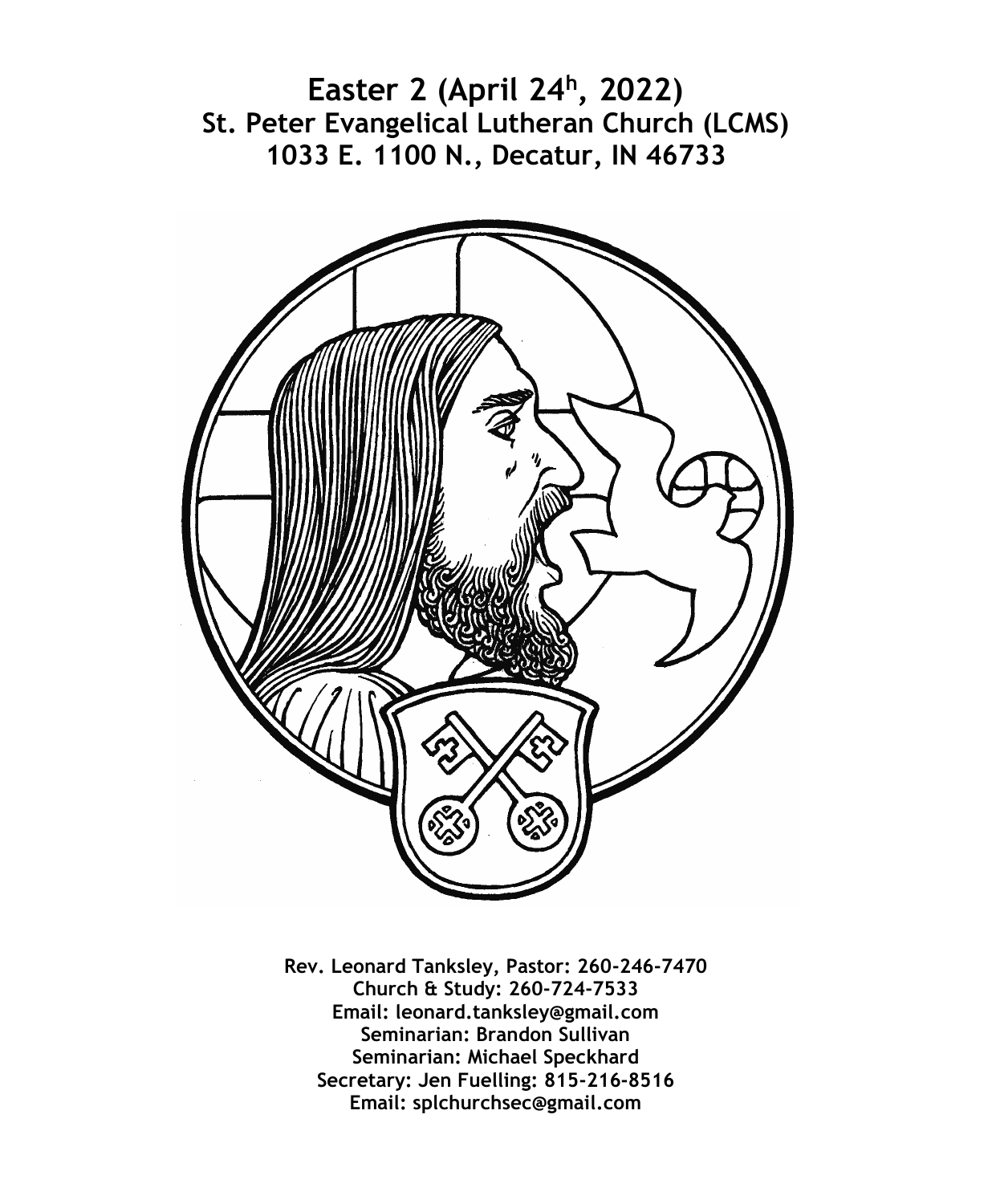# **Opening Hymn: 471 O Sons and Daughters of the King**

*Stand*

- $\Box$  O Lord, open my lips,
- C **and my mouth will declare Your praise.**
- L Make haste, O God, to deliver me;
- C **make haste to help me, O Lord.**
- C **Glory be to the Father and to the Son and to the Holy Spirit; as it was in the beginning, is now, and will be forever. Amen. Praise to You, O Christ. Alleluia.**
- L Blessed be God, the Father, the Son, and the Holy Spirit.
- C **O come, let us worship Him.**

## **Venite** *LSB 220*

C **O come, let us sing to the Lord, let us make a joyful noise to the rock of our salvation. Let us come into His presence with thanksgiving, let us make a joyful noise to Him with songs of praise.**

**For the Lord is a great God and a great king above all gods. The deep places of the earth are in His hand; the strength of the hills is His also.**

**The sea is His, for He made it, and His hand formed the dry land. O come, let us worship and bow down, let us kneel before the Lord, our maker.**

**For He is our God, and we are the people of His pasture and the sheep of His hand.**

**Glory be to the Father and to the Son and to the Holy Spirit; as it was in the beginning, is now, and will be forever. Amen.**

- L Blessed be God, the Father, the Son, and the Holy Spirit.
- C **O come, let us worship Him.**

#### *Sit*

# **Office Hymn: 549 All Hail the Power of Jesus' Name**

## **First Reading** *Acts 5:12–32*

L A reading from Acts, chapter 5.

<sup>12</sup>Now many signs and wonders were regularly done among the people by the hands of the apostles. And they were all together in Solomon's Portico. <sup>13</sup>None of the rest dared join them, but the people held them in high esteem. <sup>14</sup>And more than ever believers were added to the Lord, multitudes of both men and women, 15so that they even carried out the sick into the streets and laid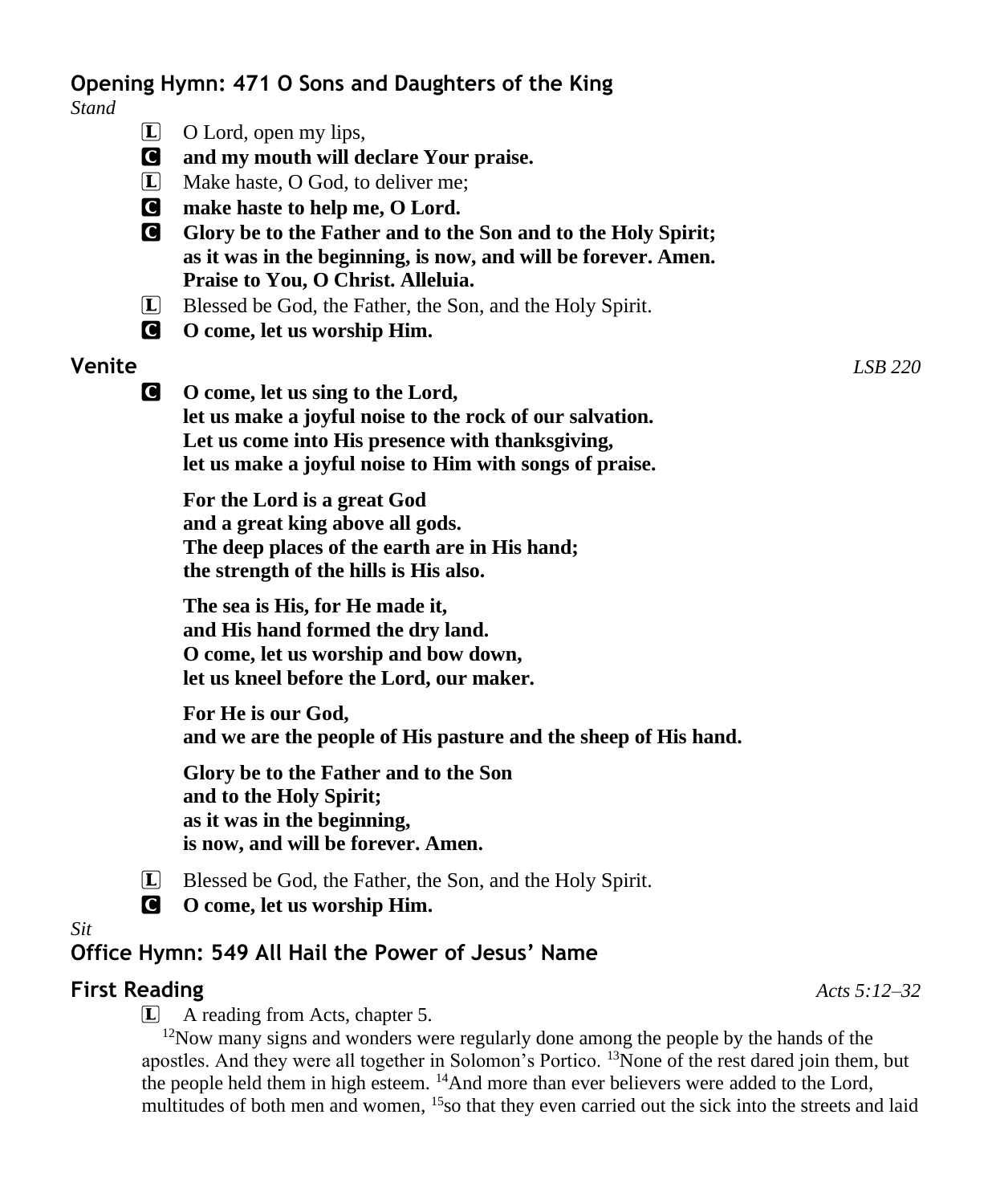them on cots and mats, that as Peter came by at least his shadow might fall on some of them.  $16$ The people also gathered from the towns around Jerusalem, bringing the sick and those afflicted with unclean spirits, and they were all healed.

 $17$ But the high priest rose up, and all who were with him (that is, the party of the Sadducees), and filled with jealousy  $18$  they arrested the apostles and put them in the public prison.  $19$  But during the night an angel of the Lord opened the prison doors and brought them out, and said,  $^{20}$  Go and stand in the temple and speak to the people all the words of this Life." <sup>21</sup>And when they heard this, they entered the temple at daybreak and began to teach.

Now when the high priest came, and those who were with him, they called together the council and all the senate of Israel and sent to the prison to have them brought. <sup>22</sup>But when the officers came, they did not find them in the prison, so they returned and reported,  $23\degree$ We found the prison securely locked and the guards standing at the doors, but when we opened them we found no one inside." <sup>24</sup>Now when the captain of the temple and the chief priests heard these words, they were greatly perplexed about them, wondering what this would come to. <sup>25</sup>And someone came and told them, "Look! The men whom you put in prison are standing in the temple and teaching the people." <sup>26</sup>Then the captain with the officers went and brought them, but not by force, for they were afraid of being stoned by the people.

 $27$ And when they had brought them, they set them before the council. And the high priest questioned them,  $^{28}$ saying, "We strictly charged you not to teach in this name, yet here you have filled Jerusalem with your teaching, and you intend to bring this man's blood upon us." <sup>29</sup>But Peter and the apostles answered, "We must obey God rather than men. <sup>30</sup>The God of our fathers raised Jesus, whom you killed by hanging him on a tree. <sup>31</sup>God exalted him at his right hand as Leader and Savior, to give repentance to Israel and forgiveness of sins.  $32$ And we are witnesses to these things, and so is the Holy Spirit, whom God has given to those who obey him."

 $\Box$  O Lord, have mercy on us.

C **Thanks be to God.**

#### **Second Reading** *Revelation 1:4–18*

L A reading from Revelation, chapter 1.

4 John to the seven churches that are in Asia:

Grace to you and peace from him who is and who was and who is to come, and from the seven spirits who are before his throne, <sup>5</sup> and from Jesus Christ the faithful witness, the firstborn of the dead, and the ruler of kings on earth.

To him who loves us and has freed us from our sins by his blood <sup>6</sup> and made us a kingdom, priests to his God and Father, to him be glory and dominion forever and ever. Amen. <sup>7</sup>Behold, he is coming with the clouds, and every eye will see him, even those who pierced him, and all tribes of the earth will wail on account of him. Even so. Amen.

8 "I am the Alpha and the Omega," says the Lord God, "who is and who was and who is to come, the Almighty."

<sup>9</sup>I, John, your brother and partner in the tribulation and the kingdom and the patient endurance that are in Jesus, was on the island called Patmos on account of the word of God and the testimony of Jesus. <sup>10</sup>I was in the Spirit on the Lord's day, and I heard behind me a loud voice like a trumpet  $<sup>11</sup>$ saying, "Write what you see in a book and send it to the seven churches, to Ephesus and to</sup> Smyrna and to Pergamum and to Thyatira and to Sardis and to Philadelphia and to Laodicea."

<sup>12</sup>Then I turned to see the voice that was speaking to me, and on turning I saw seven golden lampstands,  $13$  and in the midst of the lampstands one like a son of man, clothed with a long robe and with a golden sash around his chest.  $14$ The hairs of his head were white like wool, as white as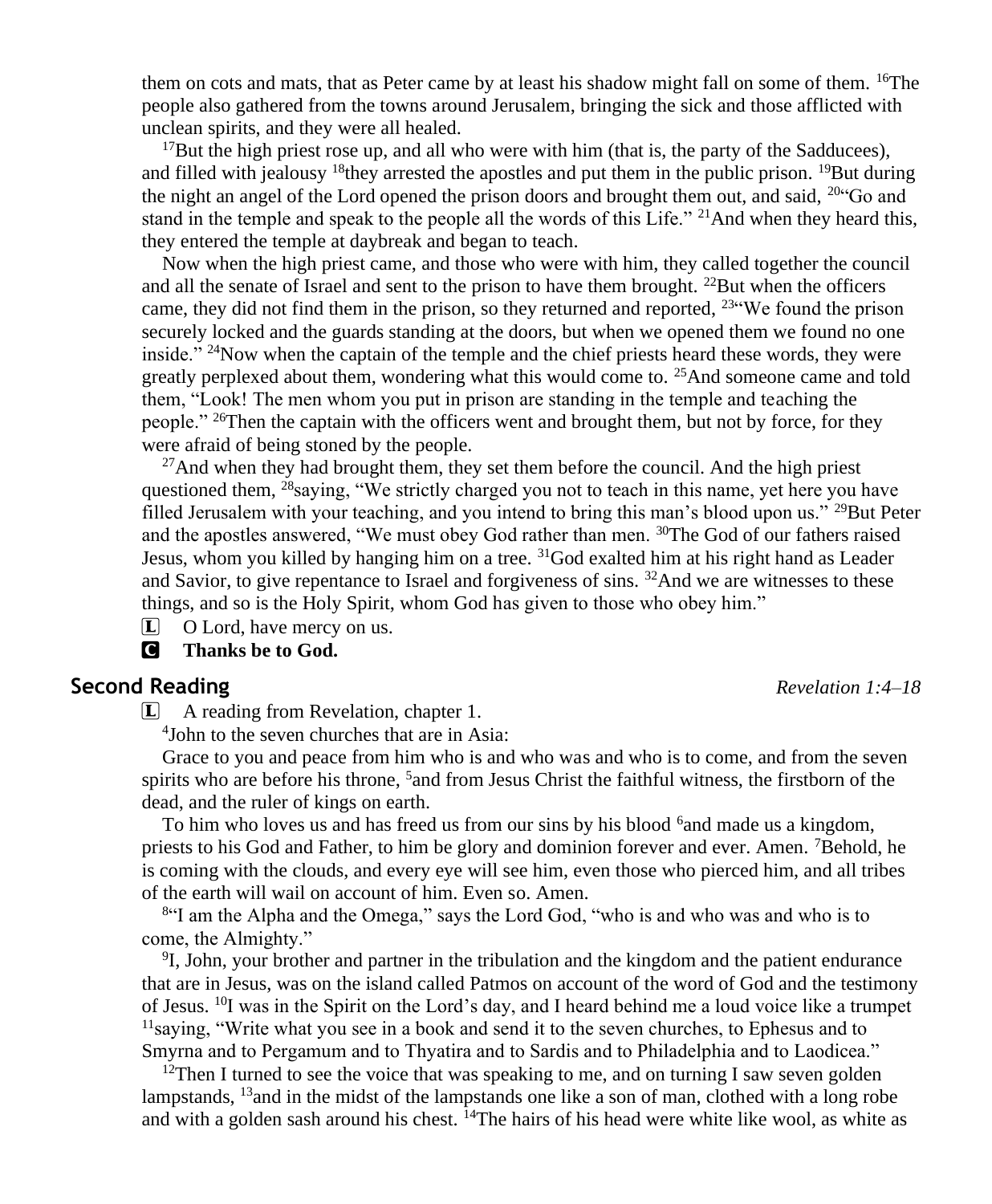snow. His eyes were like a flame of fire,  $15$ his feet were like burnished bronze, refined in a furnace, and his voice was like the roar of many waters.  $^{16}$ In his right hand he held seven stars, from his mouth came a sharp two-edged sword, and his face was like the sun shining in full strength.

<sup>17</sup>When I saw him, I fell at his feet as though dead. But he laid his right hand on me, saying, "Fear not, I am the first and the last,  $18$  and the living one. I died, and behold I am alive forevermore, and I have the keys of Death and Hades.

L O Lord, have mercy on us.

C **Thanks be to God.**

## **SPI Choir: "Shout for Joy, Loud and Long"**

## **Gospel Reading** *John 20:19–31*

L A reading from John, chapter 20.

<sup>19</sup>On the evening of that day, the first day of the week, the doors being locked where the disciples were for fear of the Jews, Jesus came and stood among them and said to them, "Peace be with you."  $20$ When he had said this, he showed them his hands and his side. Then the disciples were glad when they saw the Lord. <sup>21</sup> Jesus said to them again, "Peace be with you. As the Father has sent me, even so I am sending you."  $^{22}$ And when he had said this, he breathed on them and said to them, "Receive the Holy Spirit.  $^{23}$  If you forgive the sins of anyone, they are forgiven; if you withhold forgiveness from anyone, it is withheld."

<sup>24</sup>Now Thomas, one of the Twelve, called the Twin, was not with them when Jesus came. <sup>25</sup>So the other disciples told him, "We have seen the Lord." But he said to them, "Unless I see in his hands the mark of the nails, and place my finger into the mark of the nails, and place my hand into his side, I will never believe."

<sup>26</sup>Eight days later, his disciples were inside again, and Thomas was with them. Although the doors were locked, Jesus came and stood among them and said, "Peace be with you." <sup>27</sup>Then he said to Thomas, "Put your finger here, and see my hands; and put out your hand, and place it in my side. Do not disbelieve, but believe." <sup>28</sup>Thomas answered him, "My Lord and my God!" <sup>29</sup>Jesus said to him, "Have you believed because you have seen me? Blessed are those who have not seen and yet have believed."

 $30\text{Now}$  Jesus did many other signs in the presence of the disciples, which are not written in this book; <sup>31</sup>but these are written so that you may believe that Jesus is the Christ, the Son of God, and that by believing you may have life in his name.

- L O Lord, have mercy on us.
- C **Thanks be to God.**

## **Responsory** *LSB 222*

- $\Box$  Sing to the Lord and bless His name, proclaim His salvation from day to day.
- C **Give to the Lord all glory and strength, give Him the honor due His name. Alleluia, alleluia.**
- $\bar{L}$  Now is Christ risen from the dead and become the first fruits of them that sleep.
- C **Give to the Lord all glory and strength, give Him the honor due His name. Alleluia, alleluia.**
- L Glory be to the Father and to the Son and to the Holy Spirit.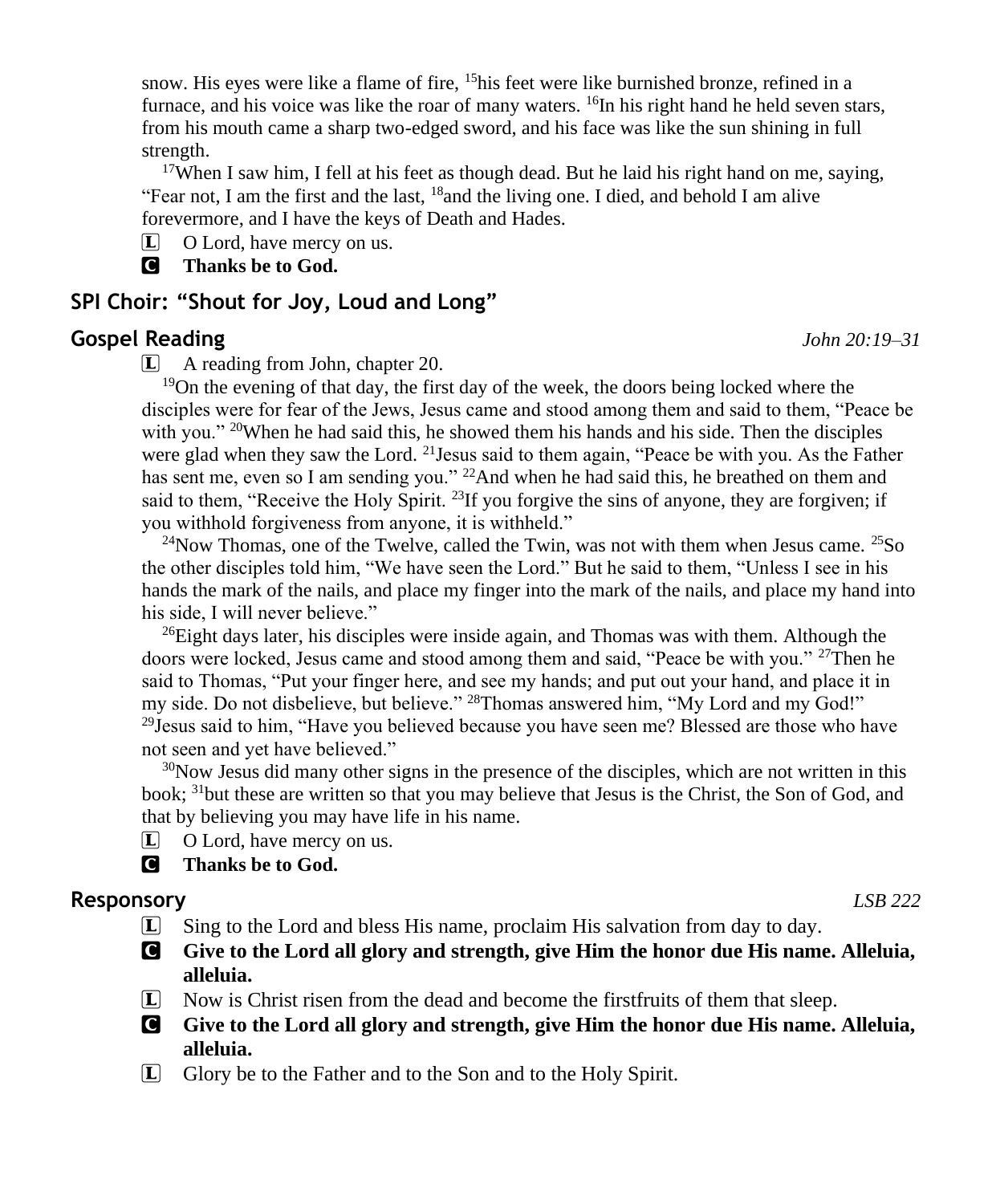

C **Give to the Lord all glory and strength, give Him the honor due His name. Alleluia, alleluia.**

**Sermon Hymn: 472 These Things Did Thomas Count as Real**

## **Sermon**

# *Stand* **Creedal Hymn: 940 Holy God, We Praise Thy Name** *sts. 1–5* **Kyrie** *LSB 227*

C **Lord, have mercy; Christ, have mercy; Lord, have mercy.**

# **Lord's Prayer**

C **Our Father who art in heaven, hallowed be Thy name, Thy kingdom come, Thy will be done on earth as it is in heaven; give us this day our daily bread; and forgive us our trespasses as we forgive those who trespass against us; and lead us not into temptation, but deliver us from evil. For Thine is the kingdom and the power and the glory forever and ever. Amen.**

# **Collects**

- L O Lord, hear my prayer.
- C **And let my cry come to You.**

# **Collect of the Day**

Almighty God, grant that we who have celebrated the Lord's resurrection may by Your grace confess in our life and conversation that Jesus is Lord and God; through the same Jesus Christ, Your Son, who lives and reigns with You and the Holy Spirit, one God, now and forever.

C **Amen.**

# **Prayer of the Church**

- $\Box$  In peace let us pray to the Lord:
- C **Lord, have mercy.**
- L For the gift of divine peace and of pardon, with all our heart and with all our mind, let us pray to the Lord:
- C **Lord, have mercy.**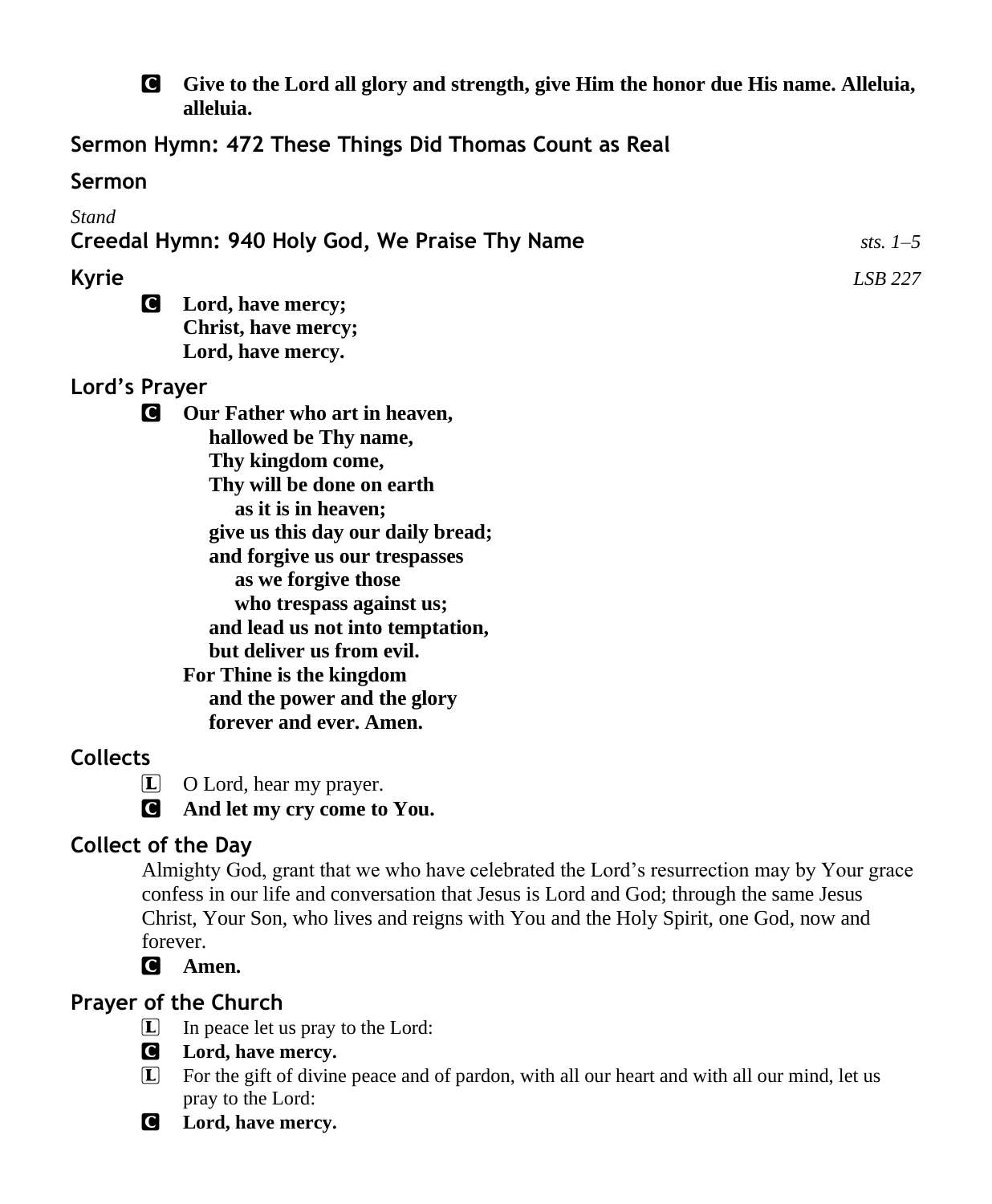L For the holy Christian Church, here and scattered throughout the world, and for the proclamation of the Gospel and the calling of all to faith, let us pray to the Lord:



#### C **Lord, have mercy.**

- L For this nation, for our cities and communities, and for the common welfare of us all, let us pray to the Lord:
- C **Lord, have mercy.**
- L For seasonable weather and for the fruitfulness of the earth, let us pray to the Lord:
- C **Lord, have mercy.**
- L For those who labor, for those whose work is difficult or dangerous, and for all who travel, let us pray to the Lord:

## C **Lord, have mercy.**

L For all those in need, for the hungry and homeless, for the widowed and orphaned, and for all those in prison, let us pray to the Lord:

## C **Lord, have mercy.**

L For the sick and dying and for all those who care for them, especially:

 Charlie Crosby Kay Brown (Sister of Dave and Lynn Matthews) for strength as she receives therapy Cathy Runyon (Sister of Brenda Wolf and Becky Fuelling) Helene Hegerfeld (Mother of Brenda Scherer) Joyce Kenny (Cousin of Brenda Wolf and Becky Fuelling) Ron Franz for strength and healing Marshall Scheumann Della Hormann (Mother of Karen Franz) Lynn and Lori Matthews Troy Stults (Son of Andy and Brenda Wolf) Eldora Fuelling Andy Buuck (Nephew of Suzann Rekeweg) Tammy Dahling (wife of the Rev. D. Dahling) as she undergoes chemotherapy

 Shirley Buuck (sister-in-law- to Suzann Rekeweg) for strength and healing let us pray to the Lord:

## C **Lord, have mercy.**

L Finally, for these and for all our needs of body and soul, let us pray to the Lord:

C **Lord, have mercy. Christ, have mercy. Lord, have mercy.**

# **Collect for Grace**

L O Lord, our heavenly Father, almighty and everlasting God, You have safely brought us to the beginning of this day. Defend us in the same with Your mighty power and grant that this day we fall into no sin, neither run into any kind of danger, but that all our doings, being ordered by Your governance, may be righteous in Your sight; through Jesus Christ, Your Son, our Lord, who lives and reigns with You and the Holy Spirit, one God, now and forever.



# **Benedicamus** *LSB 228*

- $\boxed{\mathbf{L}}$  Let us bless the Lord.
- C **Thanks be to God.**